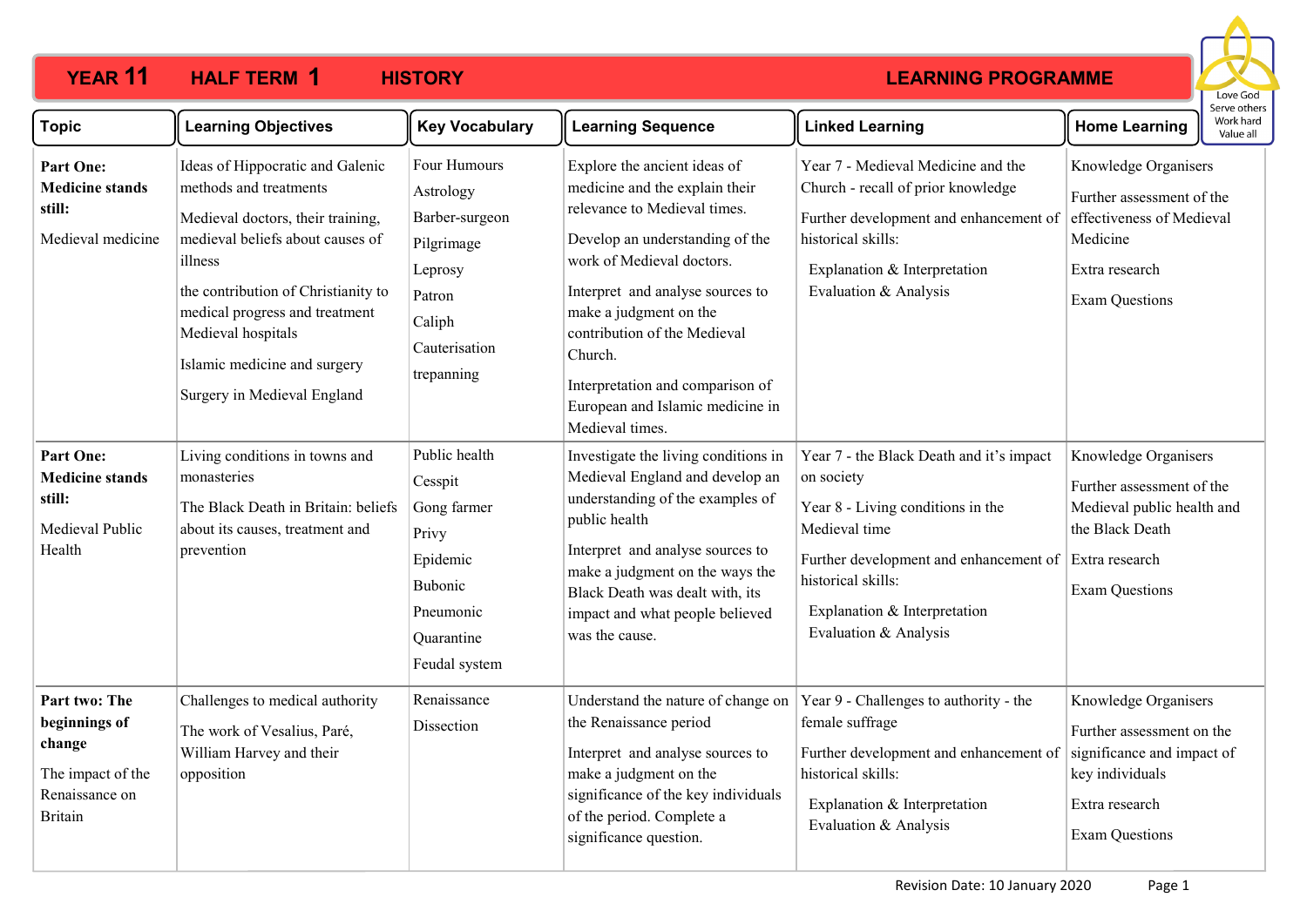

| <b>Topic</b>                                                                                                   | <b>Learning Objectives</b>                                                                                                                                                                                                                 | <b>Key Vocabulary</b>                                                                                            | <b>Learning Sequence</b>                                                                                                                                                                                                                                                                                                                                                 | <b>Linked Learning</b>                                                                                                                                                                                                                    | <b>Home Learning</b>                                                                                                                                                     | Work hard<br>Value all |
|----------------------------------------------------------------------------------------------------------------|--------------------------------------------------------------------------------------------------------------------------------------------------------------------------------------------------------------------------------------------|------------------------------------------------------------------------------------------------------------------|--------------------------------------------------------------------------------------------------------------------------------------------------------------------------------------------------------------------------------------------------------------------------------------------------------------------------------------------------------------------------|-------------------------------------------------------------------------------------------------------------------------------------------------------------------------------------------------------------------------------------------|--------------------------------------------------------------------------------------------------------------------------------------------------------------------------|------------------------|
| Part two: The<br>beginnings of<br>change<br>Treatments,<br>hospitals and<br>training                           | Traditional and new methods of<br>treatment<br>The growth of hospitals<br>Changes to the training and status<br>of surgeons and physicians<br>The work of John Hunter                                                                      | Quack<br>Emetic<br>Purgative<br>Enema                                                                            | Investigate the changes in<br>treatments and the training in status<br>of surgeons.<br>Examine the growth of hospitals<br>and the impact this has.<br>Interpret and analyse sources to<br>make a judgment on the<br>significance of John Hunter                                                                                                                          | Year 8-Elizabethan England-<br>discoveries within her reign-link to the<br>discovery of new ways of doing things<br>Further development and enhancement of<br>historical skills:<br>Explanation & Interpretation<br>Evaluation & Analysis | Knowledge Organisers<br>Further assessment of the<br>impact the Renaissance had<br>on areas within medicine.<br>Extra research<br><b>Exam Questions</b>                  |                        |
| Part two: The<br>beginnings of<br>change<br>The prevention of<br>disease                                       | The method of inoculation<br><b>Edward Jenner</b><br>vaccination and opposition to<br>change                                                                                                                                               | Virus<br>Inoculation<br>Vaccination                                                                              | Make the link between the training<br>received by Jenner from Hunter and<br>the implications of this.<br>Create a profile of Jenner and the<br>work he did.<br>Interpret and analyse sources to<br>make a judgment on the<br>significance of Jenner and the<br>opposition he received.                                                                                   | Year 8—The Big picture overview on the<br>developments of public health.<br>Further development and enhancement of<br>historical skills:<br>Explanation & Interpretation<br>Evaluation & Analysis                                         | Knowledge Organisers<br>Further assessment on the<br>significance and impact of<br><b>Edward Jenner</b><br>Extra research<br><b>Exam Questions</b>                       |                        |
| Part three: a<br>revolution in<br>medicine<br>The development of<br>Germ Theory and a<br>revolution in surgery | Anaesthetics; including Simpson<br>and chloroform<br>Germ Theory, its impact on the<br>treatment of disease in Britain: the<br>importance of Pasteur<br>Antiseptics<br>Robert Koch and microbe hunting.<br>Paul Ehrlich and magic bullets. | Microbe<br>Spontaneous<br>generation<br>Specificity<br>Miasma<br>Antiseptic<br>aseptic<br>Germ Theory<br>Vaccine | Create a profile on Pasteur and<br>explain the significance of his<br>work.<br>Identify the problems with surgery<br>Link the advancement of<br>knowledge to the developments in<br>antiseptics in surgery. Make a<br>judgement on the significance of<br>Lister.<br>Assess the impact of Robert Koch's<br>work and the foundation this laid<br>for future developments. | Year 8—The Big picture overview on the<br>developments of public health.<br>Further development and enhancement of<br>historical skills:<br>Explanation & Interpretation<br>Evaluation & Analysis                                         | Knowledge Organisers<br>Further assessment of the<br>significance of key<br>individuals and developments<br>made in medicine.<br>Extra research<br><b>Exam Questions</b> |                        |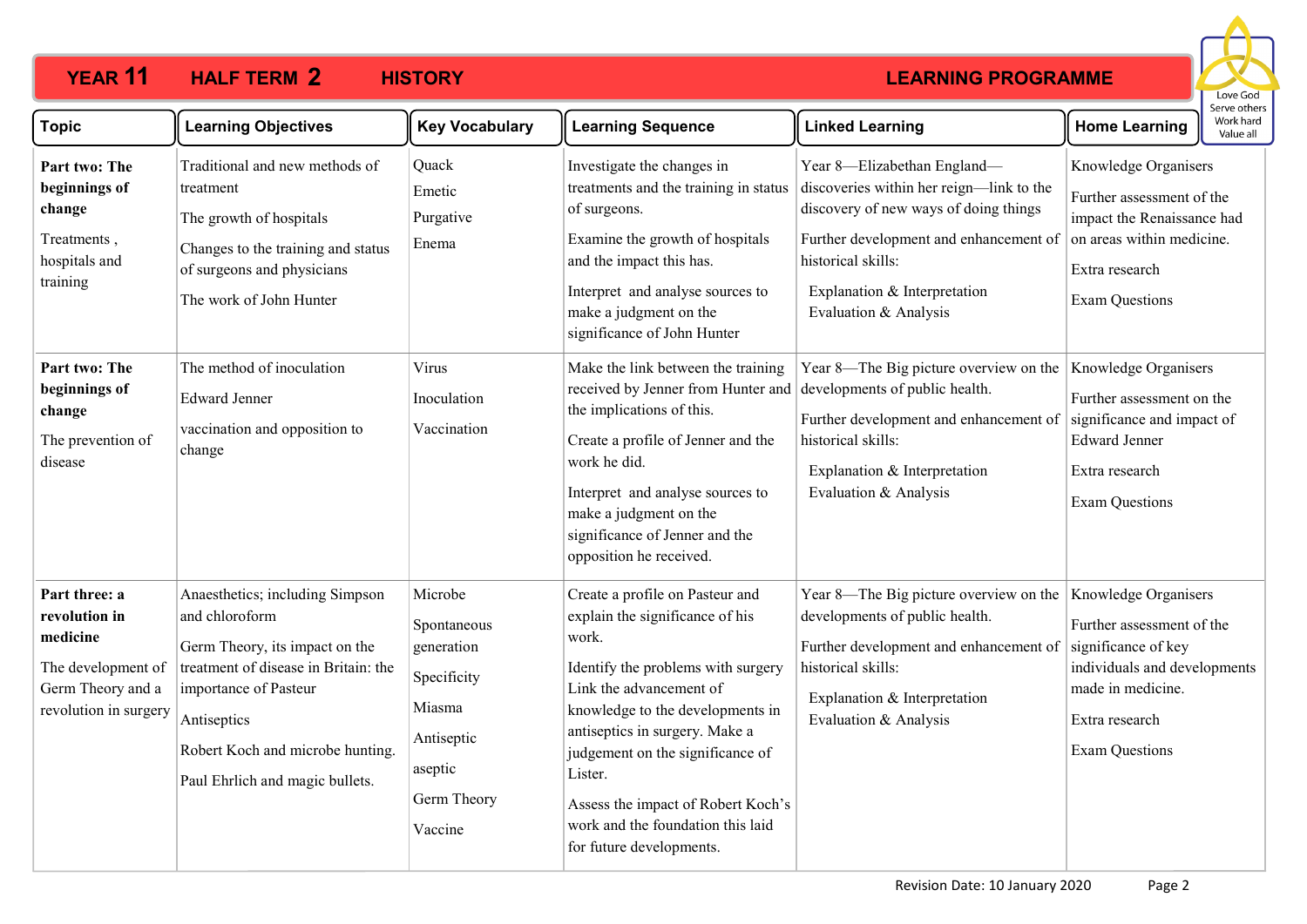

| <b>Topic</b>                                                                   | <b>Learning Objectives</b>                                                                                                                                                                                                                                              | <b>Key Vocabulary</b>                                                                                         | <b>Learning Sequence</b>                                                                                                                                                                                                                                                                                        | <b>Linked Learning</b>                                                                                                                                                                                        | Work hard<br><b>Home Learning</b><br>Value all                                                                                                                                        |
|--------------------------------------------------------------------------------|-------------------------------------------------------------------------------------------------------------------------------------------------------------------------------------------------------------------------------------------------------------------------|---------------------------------------------------------------------------------------------------------------|-----------------------------------------------------------------------------------------------------------------------------------------------------------------------------------------------------------------------------------------------------------------------------------------------------------------|---------------------------------------------------------------------------------------------------------------------------------------------------------------------------------------------------------------|---------------------------------------------------------------------------------------------------------------------------------------------------------------------------------------|
| Part three: a<br>revolution in<br>medicine<br>Improvements in<br>public health | Public health problems in industrial<br><b>Britain</b><br>Public health improvement,<br>including the 1848 and 1875 Public<br><b>Health Acts</b><br>The role of public health reformers<br>The role of local and national<br>government involvement in public<br>health | Cholera<br>Laissez Faire                                                                                      | Explore the problems of living<br>conditions and an understanding of<br>the lack of government intervention<br>Interpret and analyse sources to<br>make a judgment on the<br>effectiveness of the health reforms<br>and why they were introduced                                                                | Year 8 - the living conditions in the 19th<br>century and the public health overview<br>Further development and enhancement of<br>historical skills:<br>Explanation & Interpretation<br>Evaluation & Analysis | Knowledge Organisers<br>Further assessment of the role<br>of individuals and<br>government within the<br>improvements in public<br>health.<br>Extra research<br><b>Exam Questions</b> |
| Part four: modern<br>medicine<br>disease                                       | The development of the<br>pharmaceutical industry<br>Modern treatment of Penicillin, and its development<br>New diseases and treatments,<br>antibiotic resistance<br>Alternative medicine and<br>treatments<br>Modern surgical methods and<br>developments in surgery   | Antibiotic<br>Pharmaceutical<br>Bacteriologist<br>Spore<br><b>DNA</b><br>Keyhole surgery<br>Radiation therapy | Explore the development and<br>importance of pharmaceuticals.<br>Examine the discovery of penicillin<br>and the impact it had.<br>Explain the reasons for continuity<br>in alternative medicines                                                                                                                | Year 8 - The Big picture overview on the<br>developments of public health.<br>Further development and enhancement of<br>historical skills:<br>Explanation & Interpretation<br>Evaluation & Analysis           | Knowledge Organisers<br>Further assessment of the role<br>of individuals and the role of<br>technology within treatment<br>development.<br>Extra research<br><b>Exam Questions</b>    |
| <b>Modern public</b><br>health                                                 | Booth, Rowntree, and the Boer War   Health visitor<br>Liberal social reforms<br>The impact of two world wars on<br>public health, poverty and housing<br>The Beveridge Report and the<br>Welfare State<br>The NHS and healthcare in the 21st<br>century                 | Welfare state                                                                                                 | Explain the significance of key<br>individuals/government and the<br>role they played in public health<br>improvements<br>Develop an understanding how<br>public health changed<br>Interpret and analyse sources to<br>make a judgment the importance of<br>the Welfare state and the NHS in<br>modern society. | Year 8 - The Big picture overview on the<br>developments of public health.<br>Further development and enhancement of<br>historical skills:<br>Explanation & Interpretation<br>Evaluation & Analysis           | Knowledge Organisers<br>Further assessment of the role<br>of individuals and<br>government within the<br>improvements in public<br>health.<br>Extra research<br><b>Exam Questions</b> |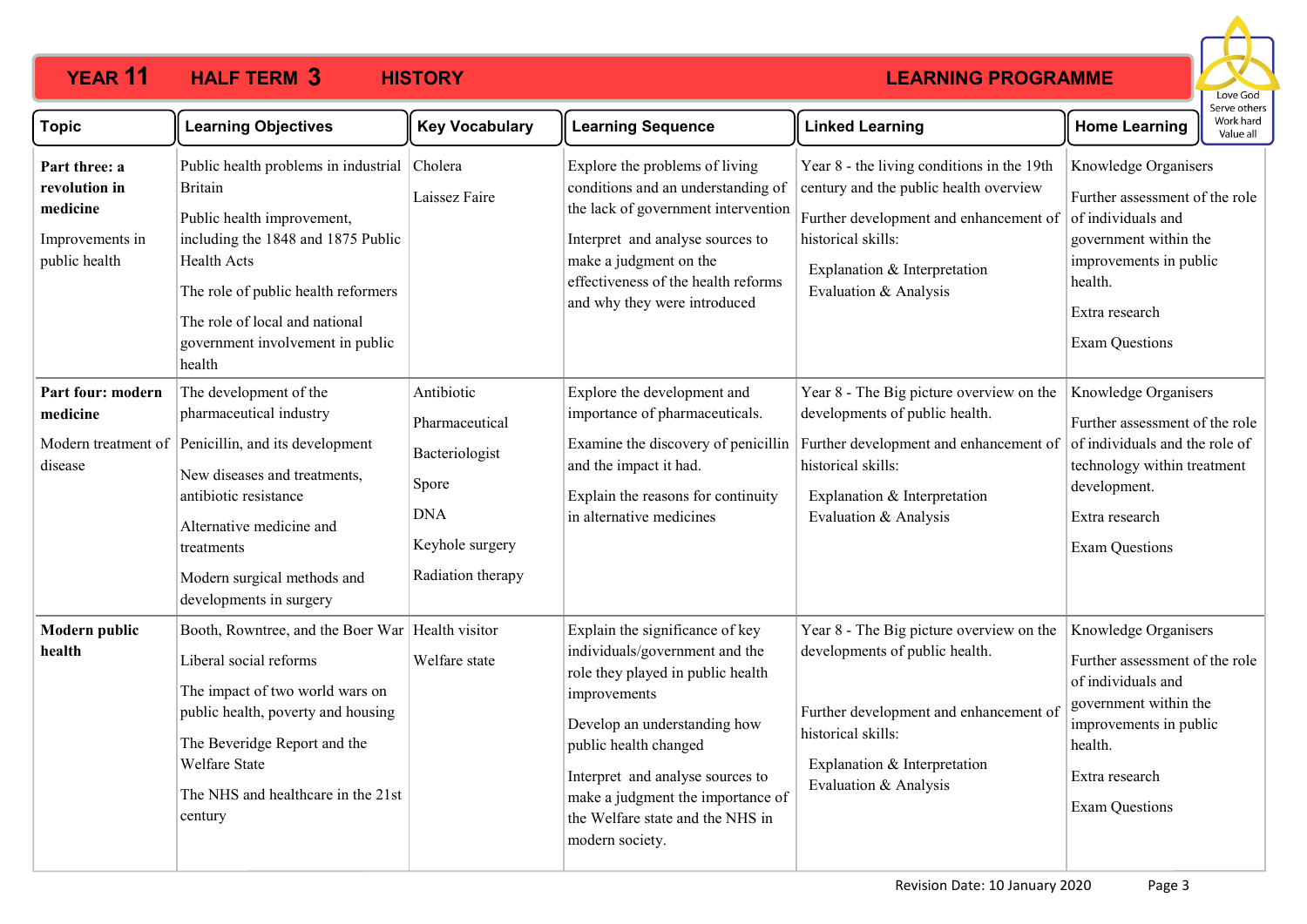

| <b>Topic</b>                                                    | <b>Learning Objectives</b>                                                                                                                                                                                                                                                                                                                                                                                                                                                                                                                                                            | <b>Key Vocabulary</b>                                                                                                                                                                                 | <b>Learning Sequence</b>                                                                                                                                                                                                                                                                                                                                                                                                                                                                                                                                                                                                                                                                                         | <b>Linked Learning</b>                                                                                                                                                      | בו אב חיוובו:<br>Work hard<br><b>Home Learning</b><br>Value all                                                                                                                                            |  |
|-----------------------------------------------------------------|---------------------------------------------------------------------------------------------------------------------------------------------------------------------------------------------------------------------------------------------------------------------------------------------------------------------------------------------------------------------------------------------------------------------------------------------------------------------------------------------------------------------------------------------------------------------------------------|-------------------------------------------------------------------------------------------------------------------------------------------------------------------------------------------------------|------------------------------------------------------------------------------------------------------------------------------------------------------------------------------------------------------------------------------------------------------------------------------------------------------------------------------------------------------------------------------------------------------------------------------------------------------------------------------------------------------------------------------------------------------------------------------------------------------------------------------------------------------------------------------------------------------------------|-----------------------------------------------------------------------------------------------------------------------------------------------------------------------------|------------------------------------------------------------------------------------------------------------------------------------------------------------------------------------------------------------|--|
| <b>Part One: The</b><br><b>Causes of the First</b><br>World War | The alliances<br>The crises in Morocco and the<br>Balkans (1908-1909) and their<br>effects on international relations.<br>Britain and the challenges to<br>Splendid Isolation.<br>Kaiser Wilhelm's aims in foreign<br>policy, including Weltpolitik.<br>Colonial tensions.<br>European rearmament, including<br>the Anglo-German naval race.<br>Slav nationalism and relations<br>between Serbia and Austria-<br>Hungary. The assassination of<br>Archduke Franz Ferdinand in<br>Sarajevo and its consequences.<br>Reasons for the outbreak of<br>hostilities and the escalating war. | Militarism<br>Alliances<br>Imperialism<br>Nationalism,<br>Tsar<br>Colony<br>Slav & pan Slavism<br>Treaty<br>Splendid Isolation<br>Weltpolitik<br>Foreign policy<br>Arms race<br>Mobilise<br>Ultimatum | Students interpret and analyse a<br>range of sources to investigate and<br>explore the following:<br>Explain and analyse the wider<br>fears, tensions and rivalries which<br>confronted the major European<br>powers at this time, and how this<br>contributed to war.<br>Explain and analyse how the<br>Moroccan Crises and Balkan Crises<br>impacted upon relations between<br>the major powers and increased the<br>tension in Europe.<br>investigate why and how relations<br>between Britain and Germany<br>became so difficult.<br>Understand and explain why the<br>Archduke's assassination led to war<br>and whether events had spiralled<br>outside the ability of Europe's<br>leaders to control them | Year 9-the causes of WWI and the<br>causes of WWII<br>Further development and enhancement of<br>historical skills:<br>Explanation & Interpretation<br>Evaluation & Analysis | Knowledge Organisers<br>Further assessment of how the<br>different elements of<br>international politics led to<br>the increased tension and<br>ultimately WWI.<br>Extra research<br><b>Exam Questions</b> |  |
| Part two: The First<br><b>World War:</b><br>stalemate           | The reasons for the plan, its failure,<br>including the Battle of the Marne<br>and its contribution to the<br>stalemate.                                                                                                                                                                                                                                                                                                                                                                                                                                                              | Outflanked<br>Province<br>Stalemate<br>Eastern/Western<br>Fronts<br>No-man's land                                                                                                                     | Outline the plan and interpret the<br>strengths and weaknesses of the<br>plan<br>Assess the reasons for failure and<br>reach a conclusion as to the role it<br>played in making WWI a stalemate.                                                                                                                                                                                                                                                                                                                                                                                                                                                                                                                 | Year 9-the battles of WWI<br>Further development and enhancement of<br>historical skills:<br>Explanation & Interpretation<br>Evaluation & Analysis                          | Knowledge Organisers<br>Further assessment on the role<br>of the Schlieffen plan and the<br>impact the failure had on<br>warfare.<br>Extra research<br><b>Exam Questions</b>                               |  |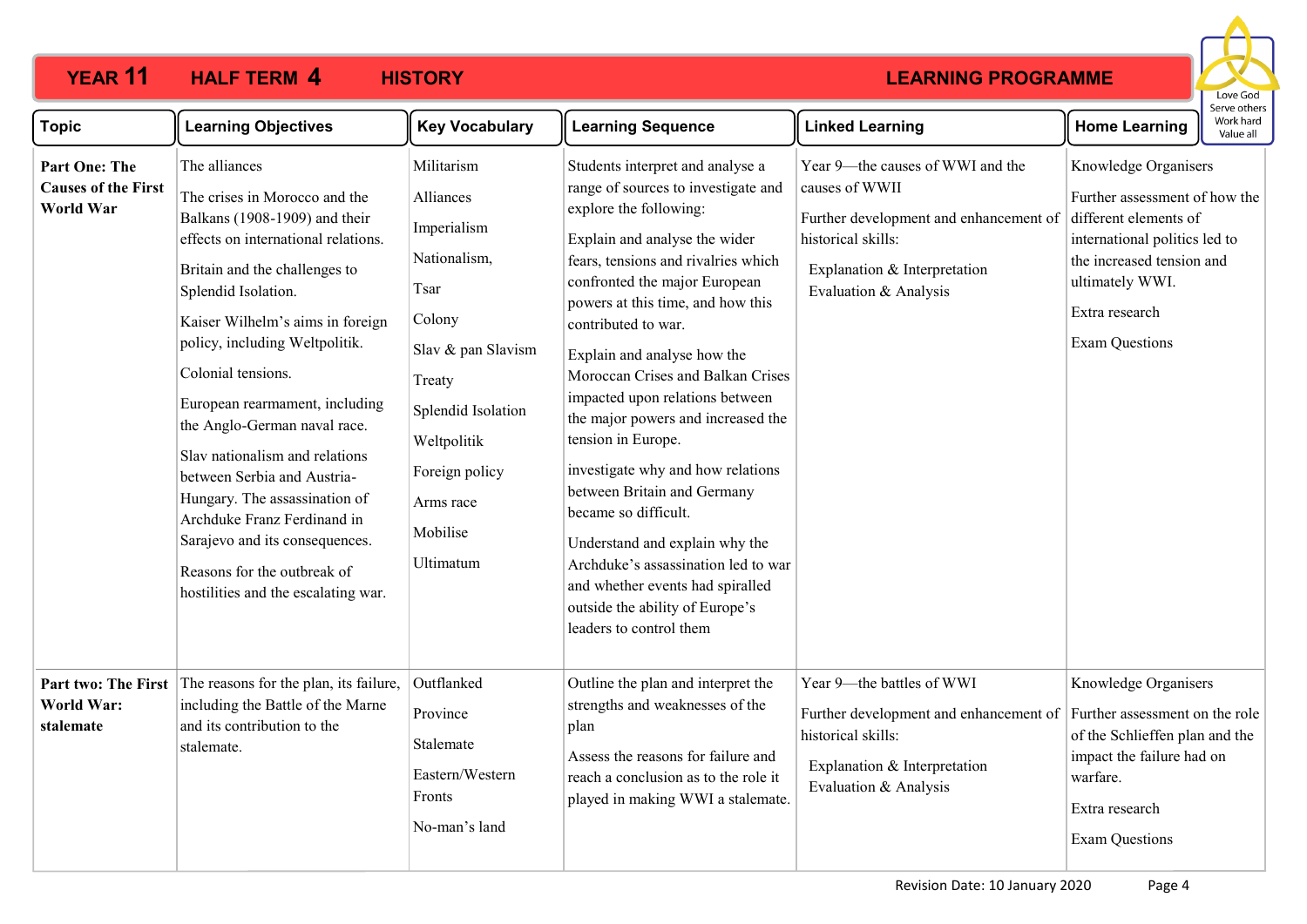

| <b>Topic</b>                      | <b>Learning Objectives</b>                                                                                                                                                                    | <b>Key Vocabulary</b>                                                                                                                                              | <b>Learning Sequence</b>                                                                                                                                                                                                                                                                                                                                                                                                                                                                                        | <b>Linked Learning</b>                                                                                                                                                           | : וסנווכו<br>Work hard<br><b>Home Learning</b><br>Value all                                                                                                                                                                                                                                   |
|-----------------------------------|-----------------------------------------------------------------------------------------------------------------------------------------------------------------------------------------------|--------------------------------------------------------------------------------------------------------------------------------------------------------------------|-----------------------------------------------------------------------------------------------------------------------------------------------------------------------------------------------------------------------------------------------------------------------------------------------------------------------------------------------------------------------------------------------------------------------------------------------------------------------------------------------------------------|----------------------------------------------------------------------------------------------------------------------------------------------------------------------------------|-----------------------------------------------------------------------------------------------------------------------------------------------------------------------------------------------------------------------------------------------------------------------------------------------|
| <b>WWI</b> battles and<br>tactics | Military tactics and technology,<br>including trench warfare.<br>War of attrition.: Key battles: the<br>reasons for, the events and<br>significance of Verdun, the Somme<br>and Passchendaele | Attrition<br>Counter-attack<br>Bayonet<br>Mutiny<br>rolling barrage<br>Artillery                                                                                   | Consolidation of prior<br>understanding of the trenches and<br>attempts to use new technology and<br>tactics to break the stalemate on the<br>Western Front.<br>Develop their understanding of the<br>roles of key individuals, the<br>weapons used, and the ways the<br>battles unfolded.                                                                                                                                                                                                                      | Year 9-the battles of WWI<br>Further development and enhancement of Further assessment of how the<br>historical skills:<br>Explanation & Interpretation<br>Evaluation & Analysis | Knowledge Organisers<br>battles of WWI were fought.<br>Further identification of the<br>key features of each battle<br>and how one outcome led to<br>other events.<br>Extra research<br><b>Exam Questions</b>                                                                                 |
| The War on other<br>fronts        | The war on other fronts:<br>Gallipoli and its failure.<br>The war at sea, including Jutland.<br>The U-boat campaign and convoys.<br>The reasons why the USA joined<br>the war.                | <b>Blockades</b><br>U-boats<br>Q-ships<br>Convoy system<br>Depth charges<br>Hydro-phone<br>Zeppelins<br>Dogfight<br>Reconnaissance<br>Dardanelles<br><b>ANZACs</b> | Developing understanding that war<br>was taking place on other fronts,<br>Interpret and evaluate a range of<br>sources about Gallipoli and the<br>events that unfolded. Make a<br>judgement about the Gallipoli<br>campaign to assess the reasons for<br>it's failure.<br>Write a narrative account style<br>answer about why both sides<br>claimed victory at Jutland.<br>Assess the successes and failures of<br>the German U-boat campaign (and<br>the responses to it) Reach a<br>conclusion regarding this | Year 9-the battles of WWI<br>Further development and enhancement of<br>historical skills:<br>Explanation & Interpretation<br>Evaluation & Analysis                               | Knowledge Organisers<br>Further assessment of the<br>impact of the Gallipoli<br>campaign, the war at sea, U-<br>boat campaign, the reasons<br>and implications of the USA<br>joining the war. And<br>technological developments<br>within the war.<br>Extra research<br><b>Exam Questions</b> |